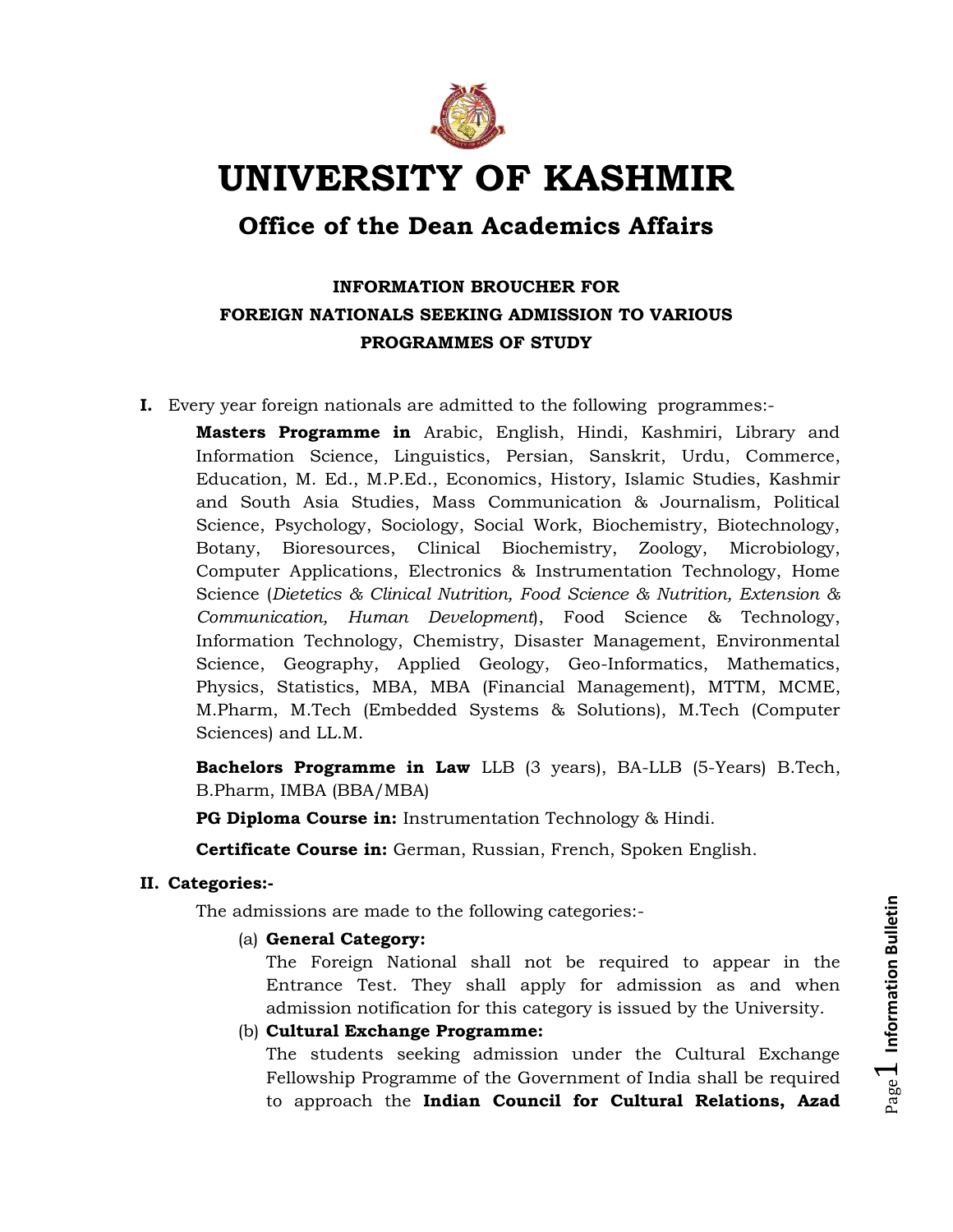**Bhavan, IP State, New Delhi-110001, India**. In the event of their selection, the Council will be informed about their selection.

#### **III: (a) Eligibility:-**

Foreign Nationals seeking admission in any of the categories under (a) and (b) above will have to satisfy the minimum eligibility criteria for admission to the various programmes of Study as prescribed by the University and reflected in Prospectus on University website.

#### **(b) Selection:**

In the event of their selection, candidates will be informed about their selection and their admission will be subject to the following conditions:-

- 1. Equivalence of their qualifying examination as prescribed by the University for various Programmes of study.
- 2. Production of Student-Visa in accordance with the revised Visa Policy of Government of India as also a Xerox copy of their Passport together with the original documents for verification.

#### **IV: Tuition /Other Fee**

| 1. Tuition Fee and other fees (annual)                        | US \$2500 |
|---------------------------------------------------------------|-----------|
| 2. Hostel Lodging/Boarding (subject to availability) (annual) | US \$1500 |

#### **V: Vacations**

| Winter vacations | $1st$ January – February 28 <sup>th</sup> |
|------------------|-------------------------------------------|
| Summer vacations | August (10 days)                          |

#### **VI: Hostel Facilities**

University of Kashmir endeavors to provide residence facilities to almost all the outstanding students. There are **06** hostels which can accommodate around **1000** students.

The mess in the hostels is highly subsidized as students do not have to pay for the services of cooks, helpers, sanitation and other staff that have been provided to the hostels. The provision of meals in each of the Hostel is on "no profit no loss" basis. The actual running of the mess is controlled by the Mess Committee elected by the students themselves.

Hostel charges are nominal. Each hostel is provided with indoor and outdoor facilities for games and sports. Recreation facilities like TV and other facilities at the Campus are available.

Private accommodation is also available in the vicinity of the University. However, the University does not provide any specific information or suggestion regarding the private accommodation.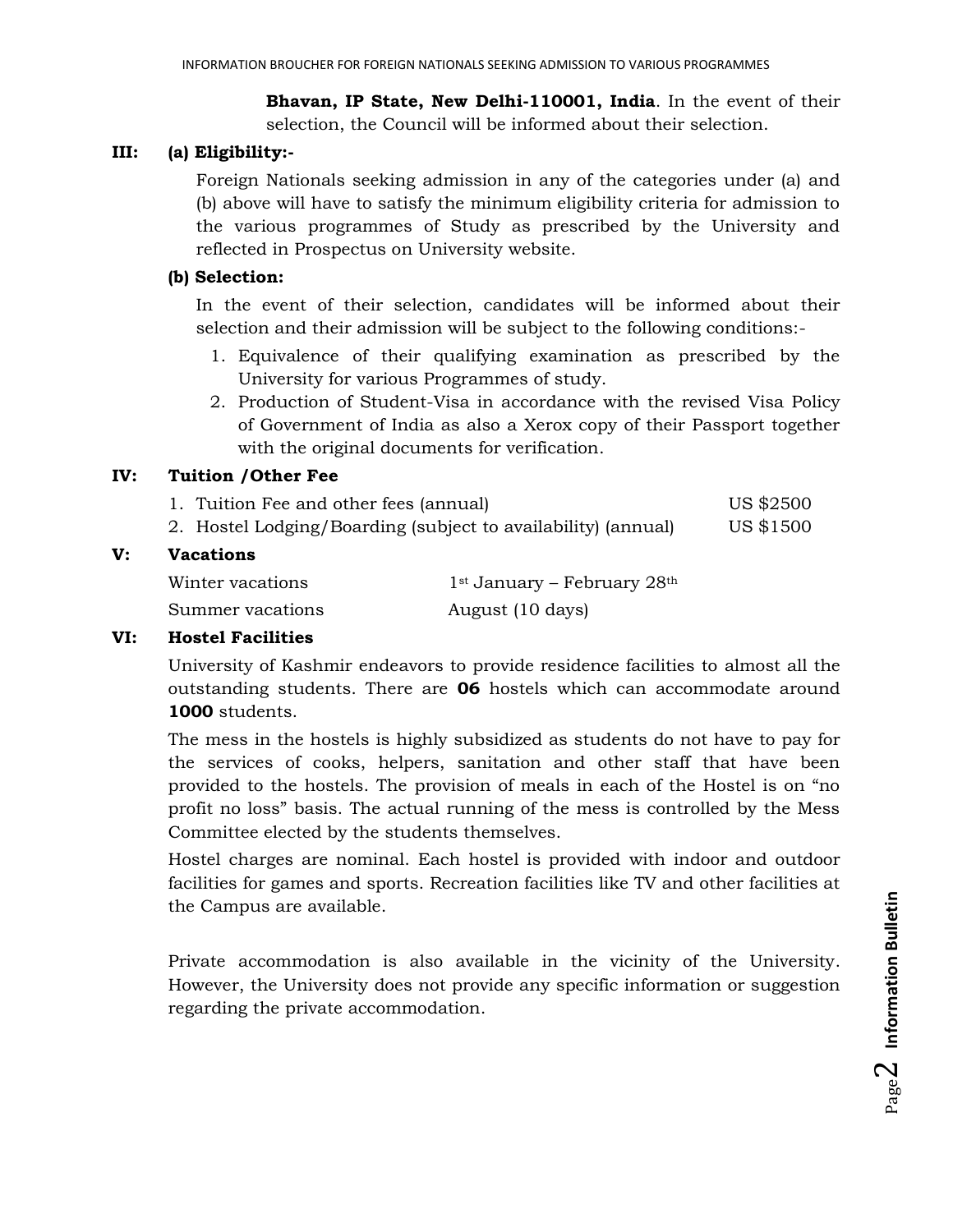#### **VII: Time Table for Admission**

| Last date of receipt of Complete prescribed<br><b>Application Form</b>                  | April 16, 2017 |
|-----------------------------------------------------------------------------------------|----------------|
| Deadline for registration of candidates selected for<br>admission to various Programmes | April 24, 2017 |

#### **VIII: How to Apply**

- Step 1: Visit University website at [www.kashmiruniversity.net](http://www.kashmiruniversity.net/) and Click on Admissions
- Step 2: Download the prescribed format of the Application Form
- Step 3: Deposit a Processing Fee of Rs. 500/- or its equivalent in Foreign current in Account No. **000701010000001** at Jammu & Kashmir Bank Ltd, Hazratbal Branch, Srinagar, IFSC Code **JAKA0NASEEM**
- Step 5: Forward the Application Form through Surface Post and another copy through **Indian Council for Cultural Relations**, if applying under Clause II (b) above, alongwith all relevant Certificates and Documents asked for.

#### **XI: Certificates/Documents required to be submitted by candidates alongwith the Application Form (hard copy) for admission to various Programmes:**

- a) Duly attested copies of Senior School/Secondary Certificate/ Bachelor's Degree, or any other Degree.
- b) Candidates who have passed the qualifying examination from a Foreign University should submit all the relevant information/documents which may justify the equivalence of their qualifications;
- c) Marks cards/Degrees in a language other than English should be got translated into English language and a copy of the same duly attested be attached;
- d) A character certificate from the Head of the Institution last attended;
- e) Details of bank account;
- f) Bank Receipt/Details of net-banking payment of Processing Fee;
- g) A certificate from the Bank of the applicant to the effect that sufficient funds are available in the account of the applicant to sustain his/her studies in India for the duration of the programme;
- h) Copy of passport;
- i) Medical insurance document/s. Candidates are required to submit medical insurance documents for the duration of the programme at the time of admission/registration;
- j) A brief write-up mentioning the reasons for applying for the Programme/s and how it is going to be useful for the applicant.

#### **X: Important Contact Information:**

Contact details of various University functionaries are available on University website at [www.kashmiruniversity.ac.in](http://www.kashmiruniversity.ac.in/) / [www.kashmiruniversity.net.](http://www.kashmiruniversity.net/)